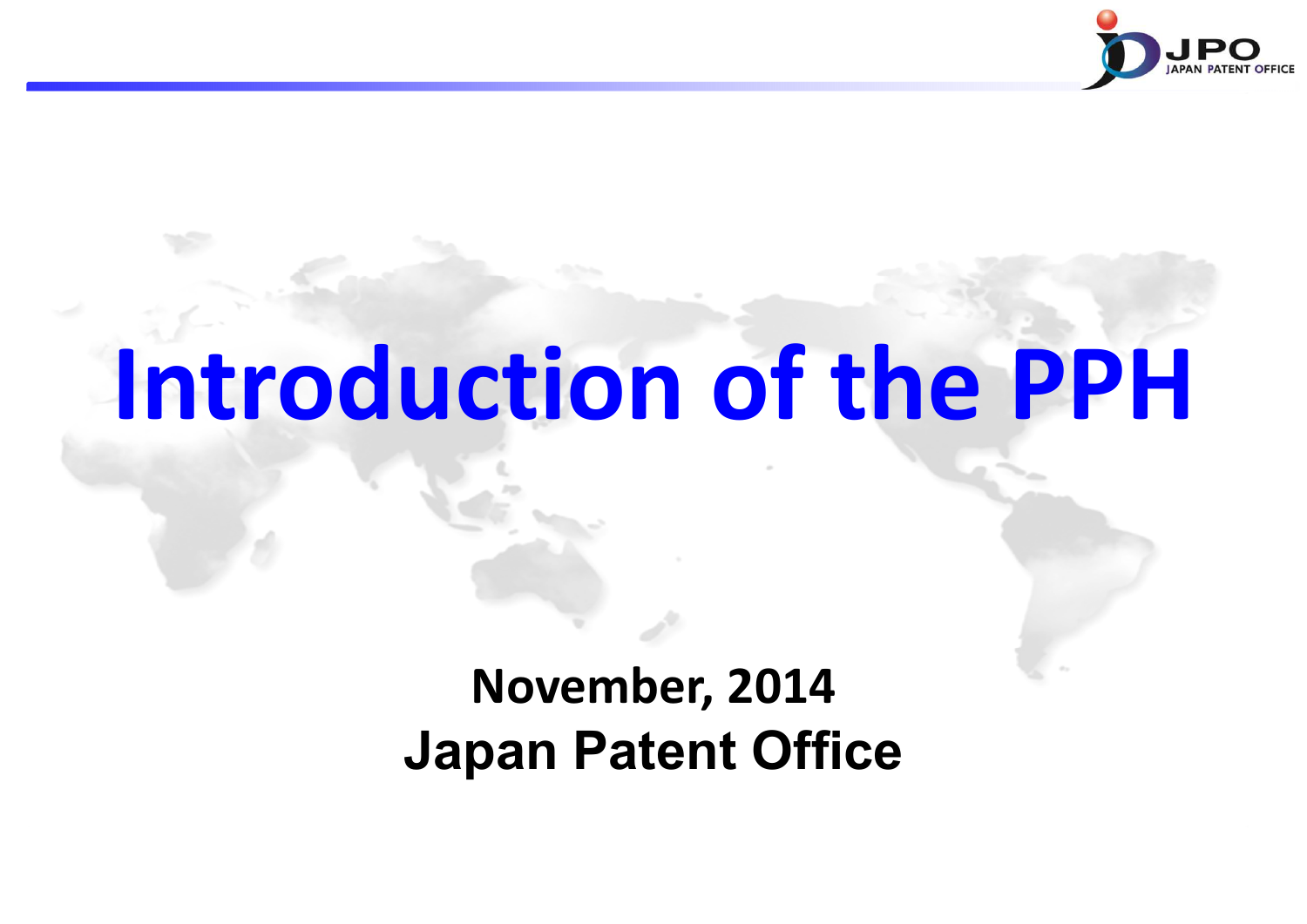## **Expansion of PPH network**

- The JPO has been working toward expanding the PPH network and enhancing the usability of this framework.
- In order to enable patent system users to achieve earlier acquisition of patent rights overseas with less procedural effort at lower cost, the JPO, based on bilateral and multilateral discussions, will advance efforts to improve operability and user-friendliness of the PPH procedures. Such efforts involve simplifying required documents and standardizing requirements for PPH applications.



APAN PATENT OFFICE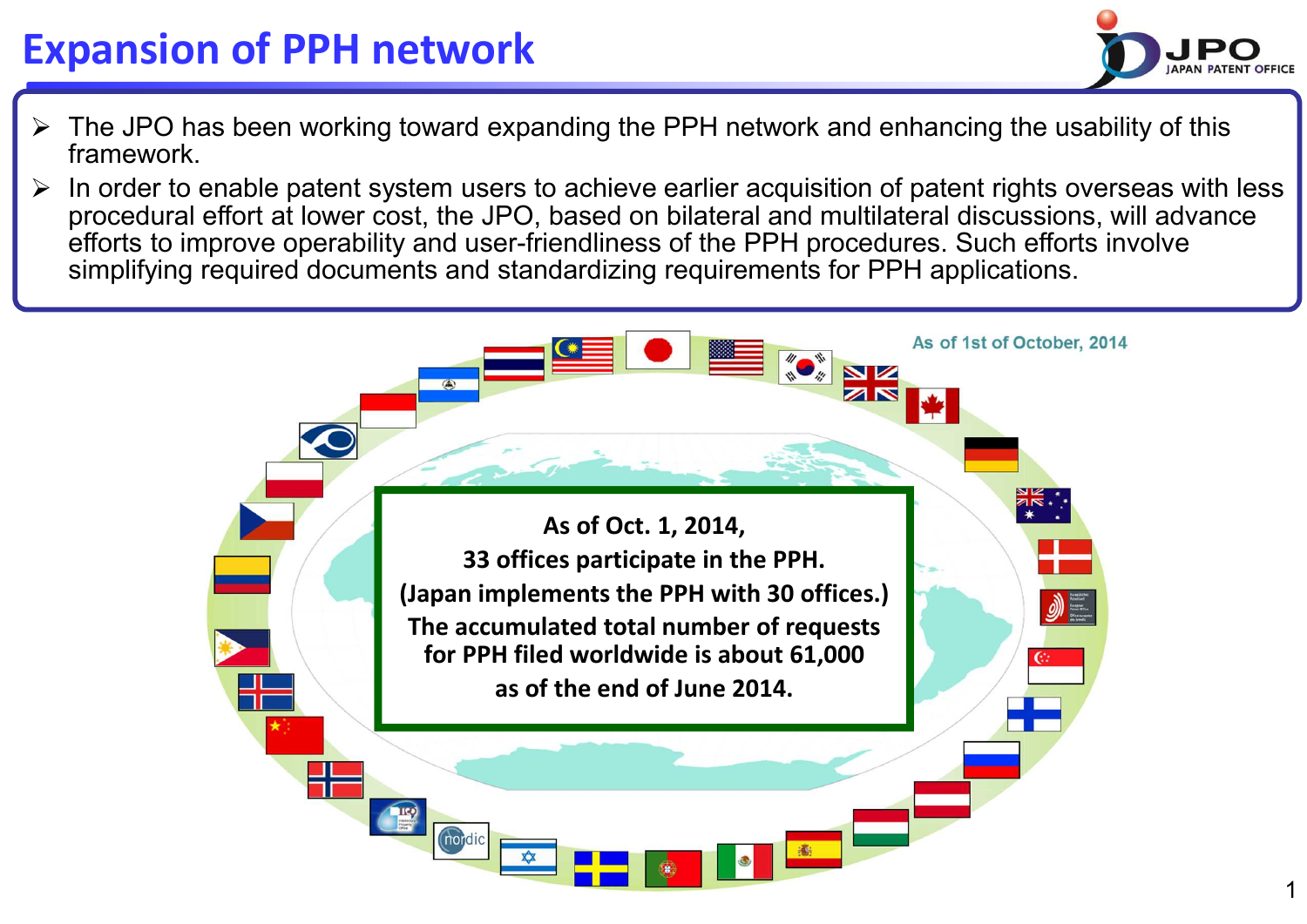## **The Scheme of the Patent Prosecution Highway**



The **PPH** is a framework in which an application determined to be patentable in the Office of Earlier Examination (OEE) is eligible to have *an accelerated examination* in the Office of Later Examination (OLE) with a simple procedure upon an applicant's request.

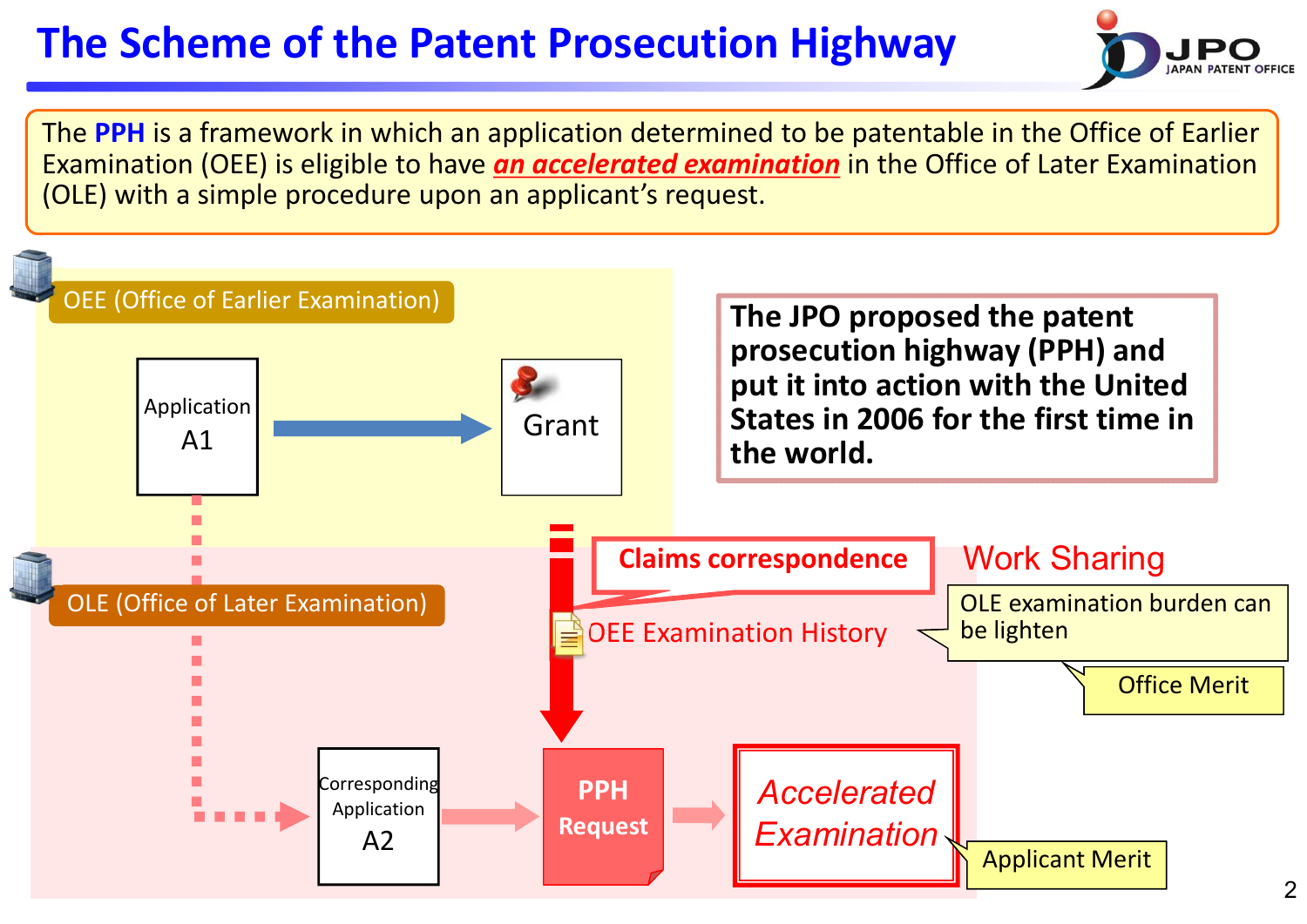**Does the PPH interfere with the independency of examination?**

### **The PPH is an agreement about only the order of examination. It is not concerned with substantive examination.**

*For this reason*, PPH pilot programs are increasing all over the world.



#### **The objectives of the PPH are work sharing and accelerated examination.**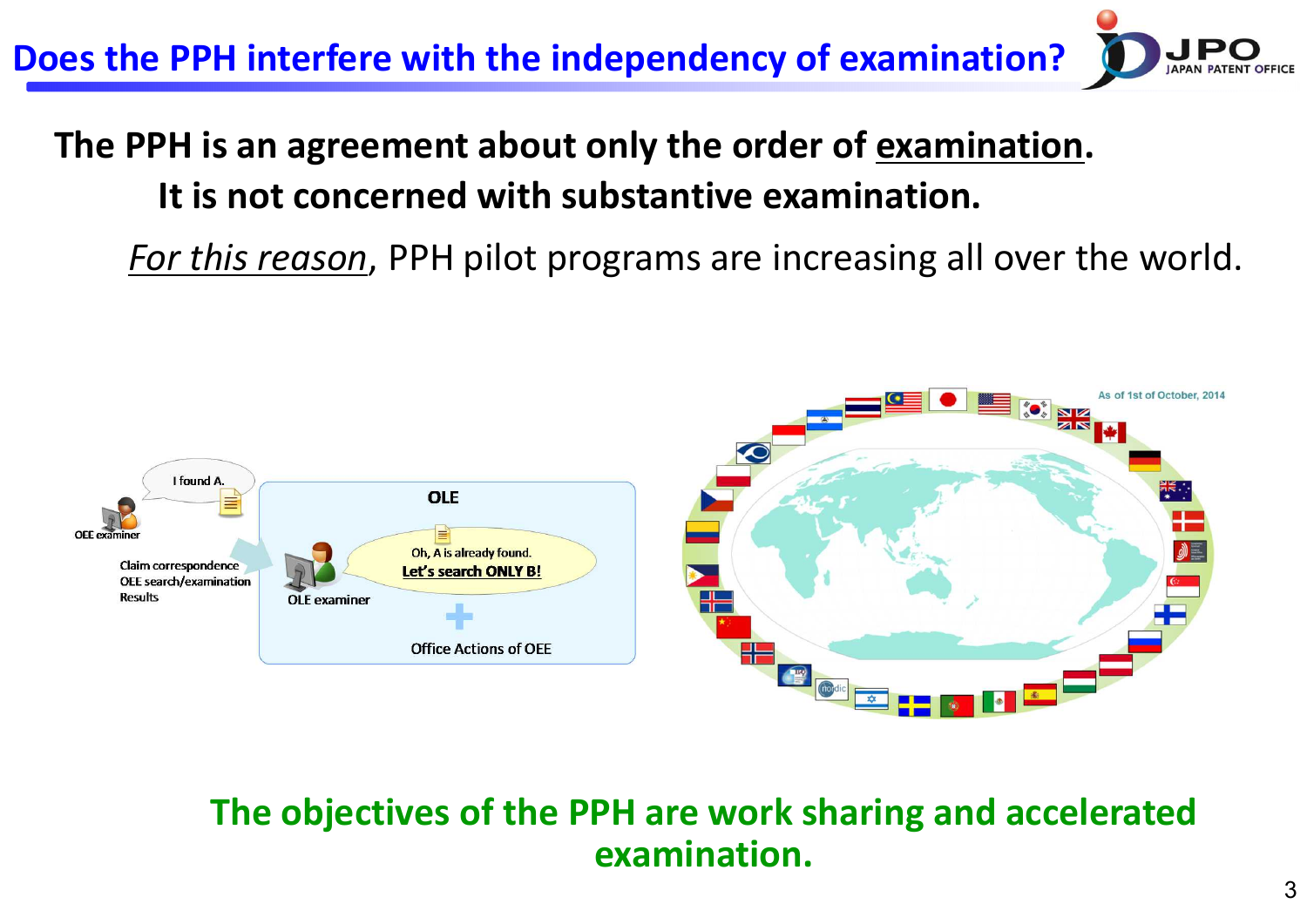**Does the PPH interfere with the independency of examination?**



If the PPH were concerned with substantial examination, the JPO examiners would not be able to conduct examinations under the PPH framework because each examiner is considered to have a strong sense of independency in terms of examination in Japan.

The Japanese court said " E*xaminers should be considered to be independent of the patent office commissioner in terms of patent examination*." .

The office of later examination (OLE) should conduct additional examination.

**Objectives of the PPH are work sharing and accelerated examination.**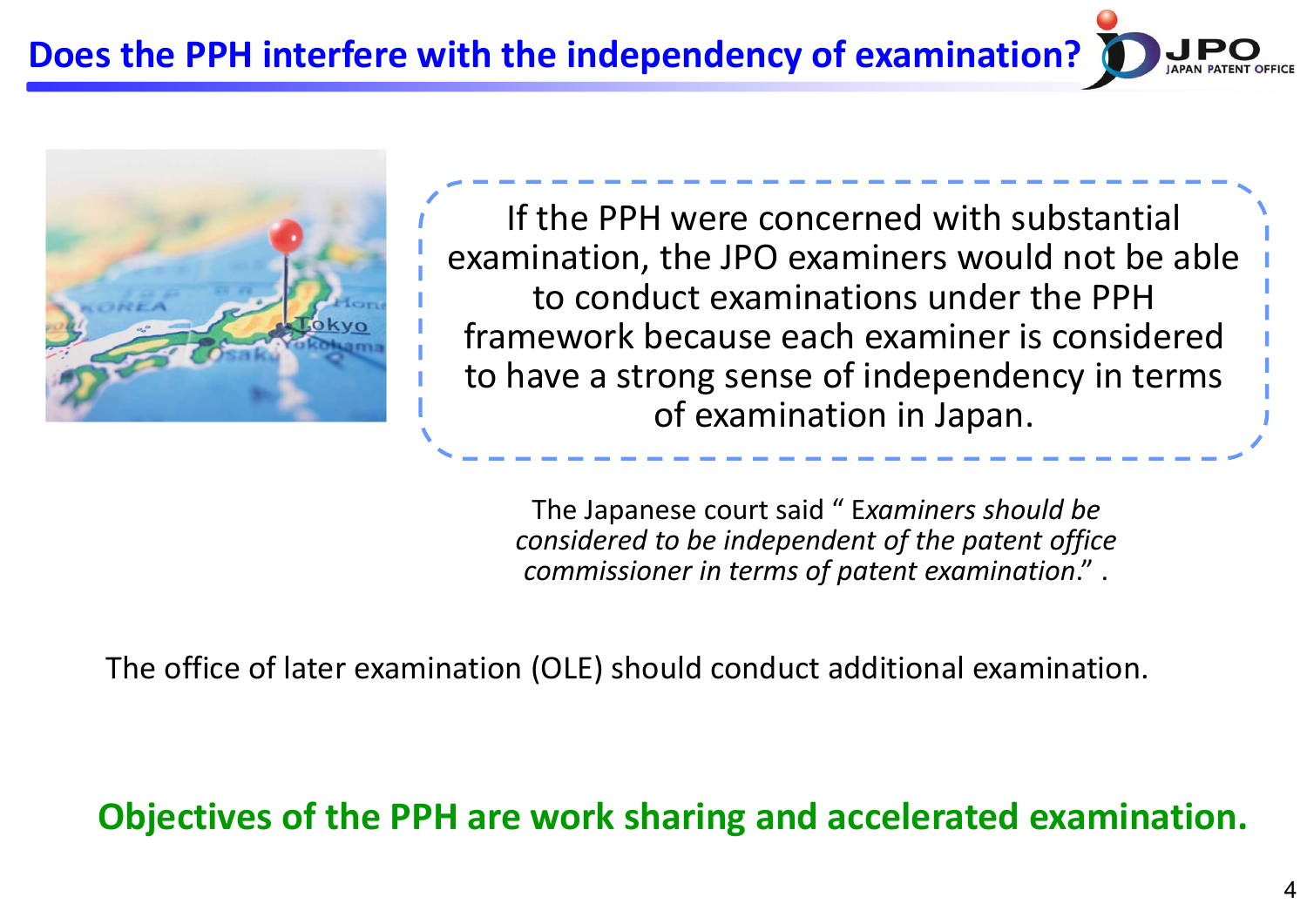

# The Merits for users of PPH:  $\checkmark$  High speed Low cost  $\checkmark$  High predictability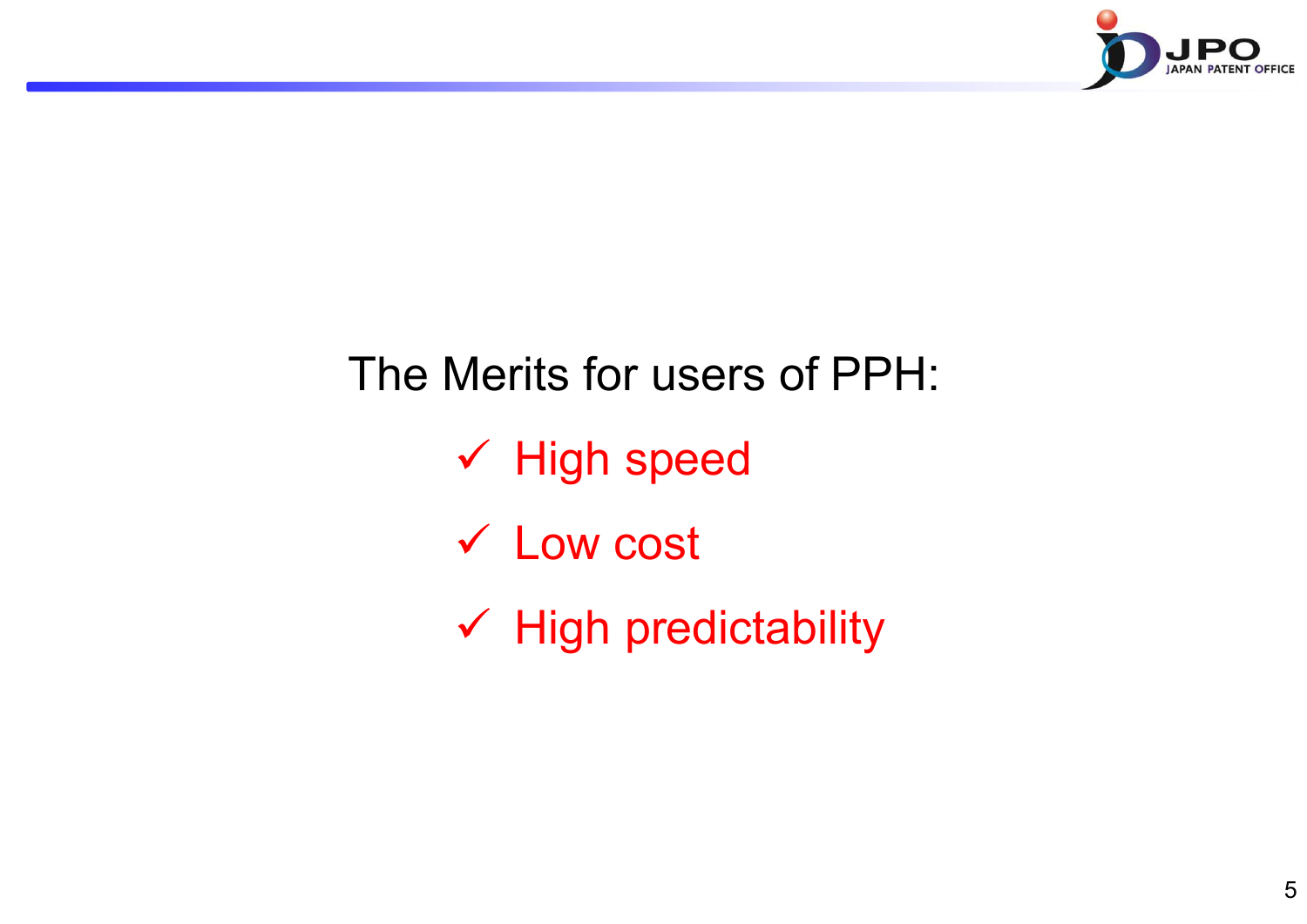

### Accelerated Examination

#### Average pendency from PPH or examination request to First Office Action



months

\*JP All Appl.: Mar 2014 \* US All Appl. & US PPH Appl.: Jul-Dec 2013

#### Average pendency from PPH or examination request to Final Decision



\*JP All Appl.: Apr. 2012-Mar. 2013 \* US All Appl. & US PPH Appl.: Jul-Dec 2013

Period: Jan-Jun 2014

(PPH is NOT an agreement concerning substantive examination.)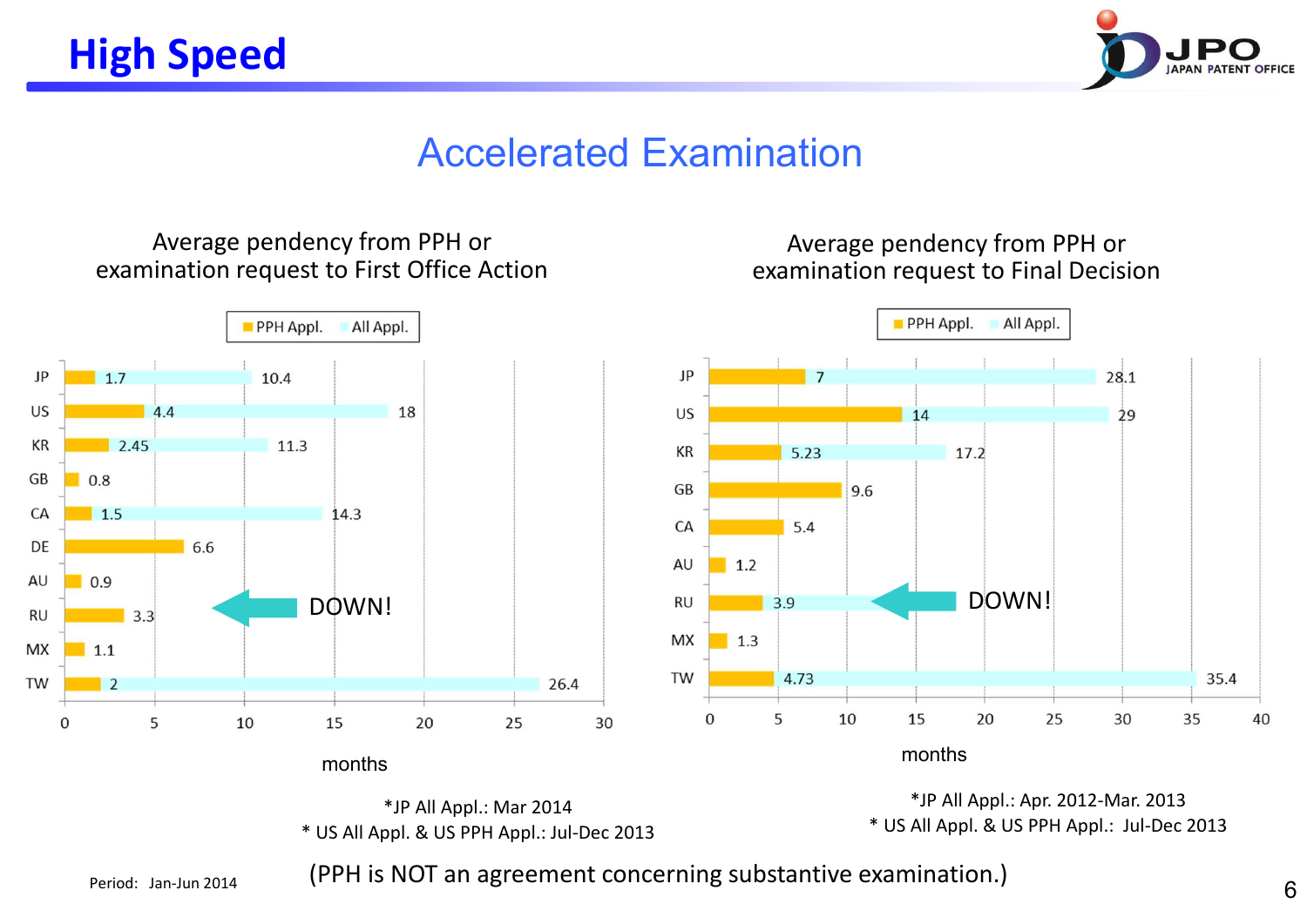

### Decrease in the number of office actions

PPH - Average number of office actions

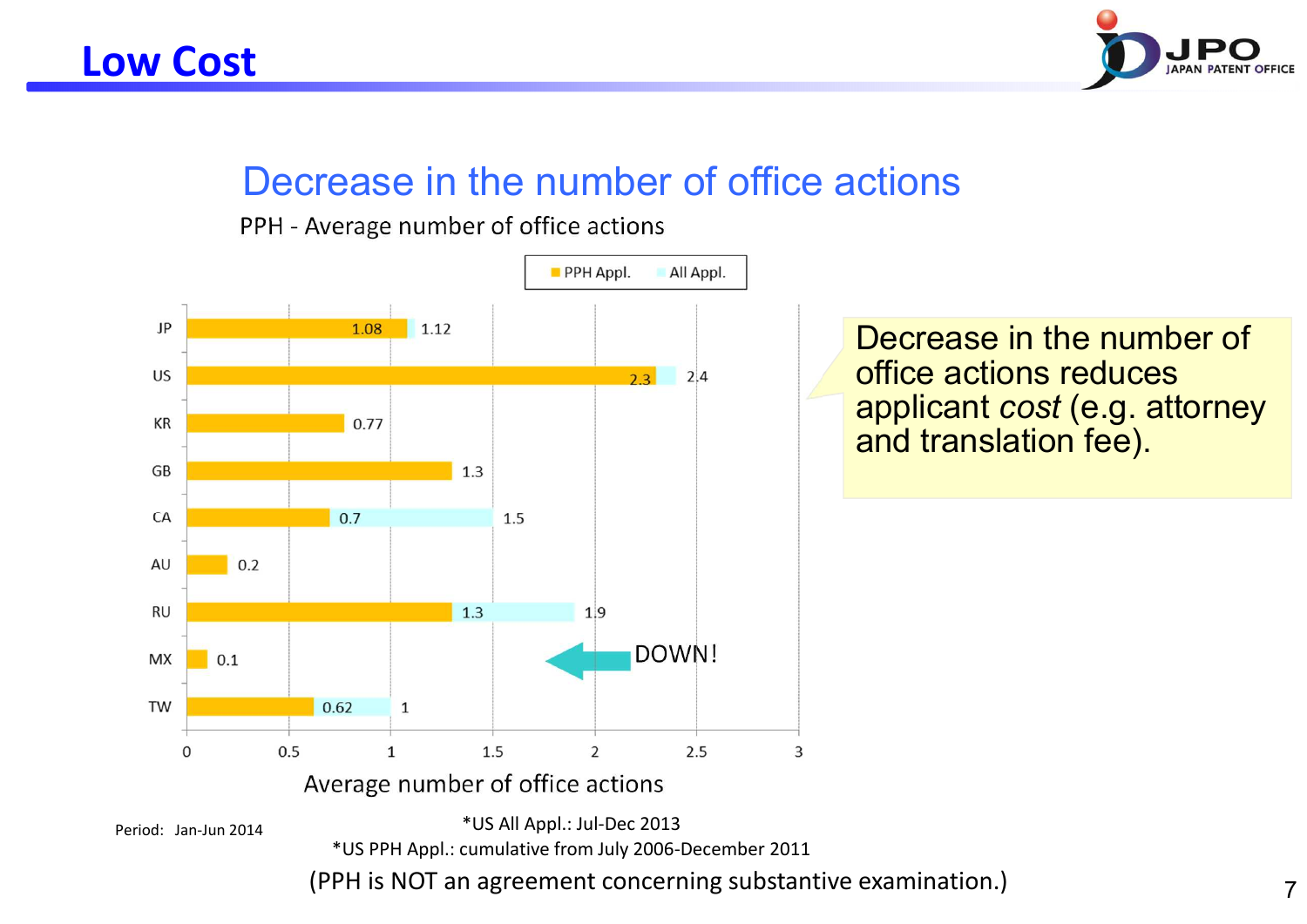

### Increase in Grant Rate



#### PPH-Grant Rate

•PPH applications tend to be granted in the OLE because they were already judged to be patentable in the OEE.

•However, grant rates do not equal 100% because patent laws and practices differs in countries and regions and new prior arts are found by the OLE examiner due to difference of search DBs.

\*JP All Appl.: Jan. –Dec. 2013 \*US All Appl. & US PPH Appl.: Jul-Dec 2013

Period: Jan-Jun 2014

(PPH is NOT an agreement concerning substantive examination.)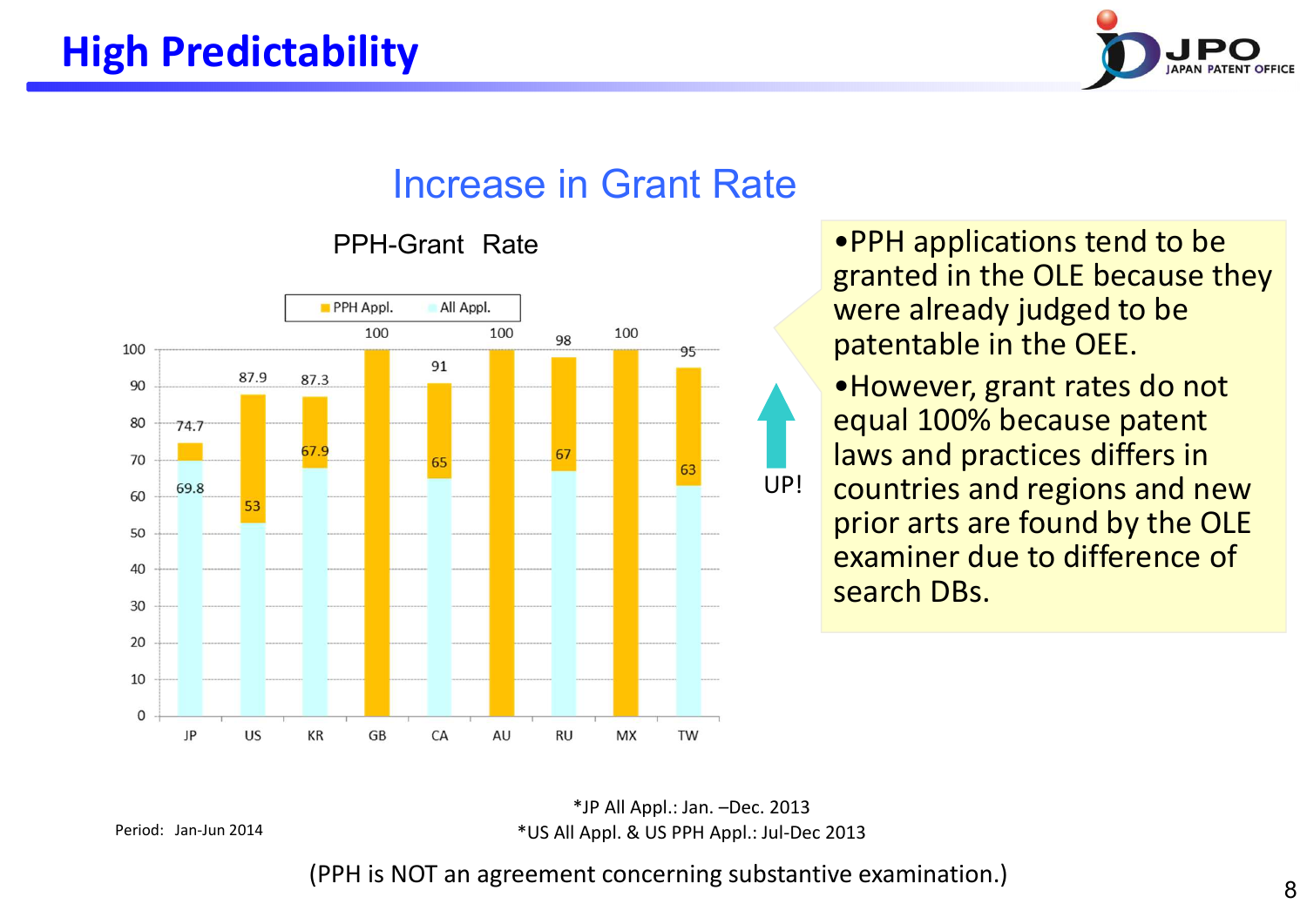**Number of applications for the PPH & PCT-PPH (in the world)**



**APAN** 

**PATENT OFFICE**